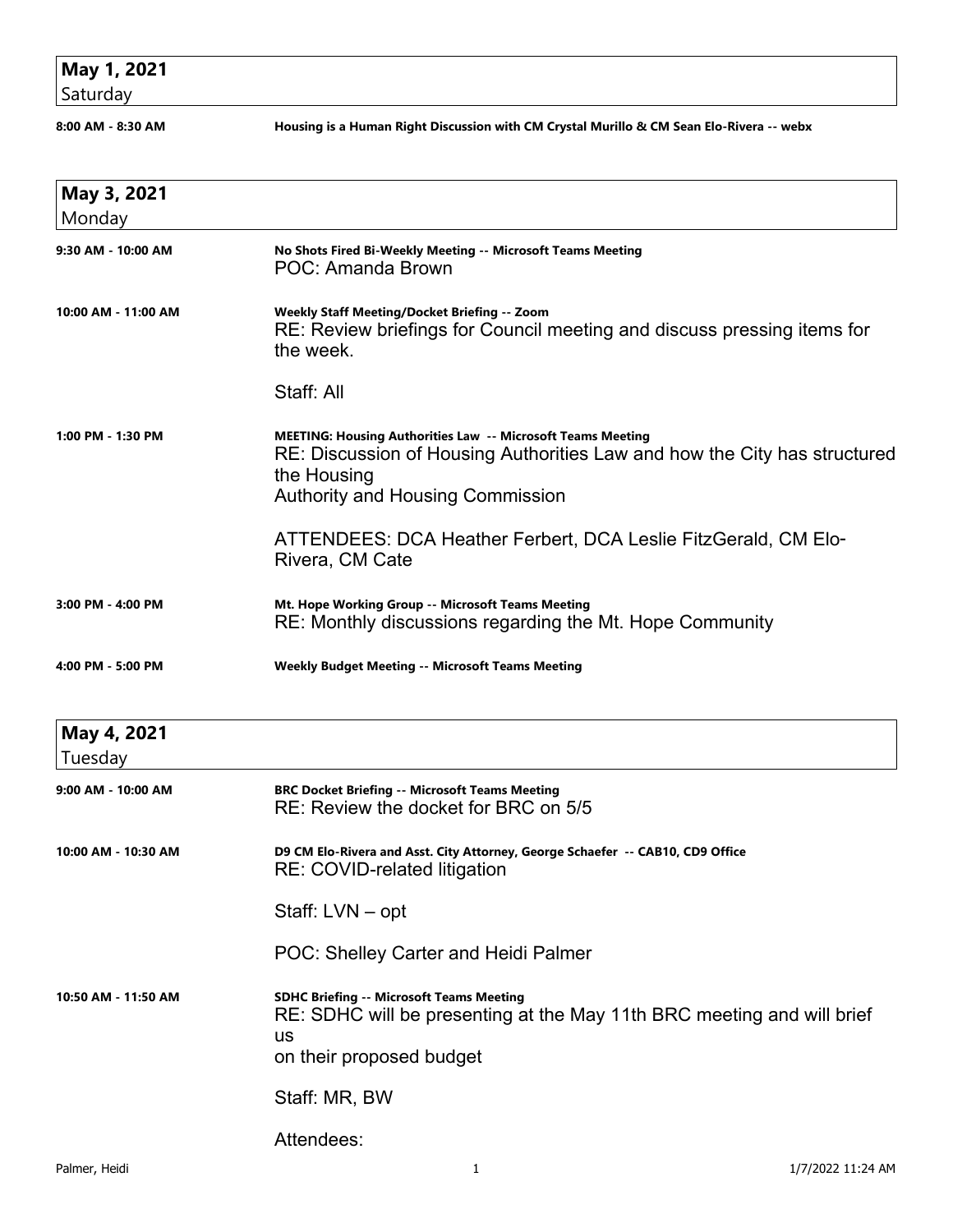| May 4, 2021 Continued<br>Tuesday |                                                                                                                                                                                                                                                                                                                                                                                                                                                                                                 |
|----------------------------------|-------------------------------------------------------------------------------------------------------------------------------------------------------------------------------------------------------------------------------------------------------------------------------------------------------------------------------------------------------------------------------------------------------------------------------------------------------------------------------------------------|
|                                  | <b>Jeff Davis</b><br>Lisa Jones<br><b>Tracey McDermott</b><br><b>Emily Jacobs</b><br><b>Suket Dayal</b><br><b>Molly Chase</b><br>Pre: $10:50 - 11:00$ am<br>Meeting: 11:00 - 11:30 am<br>Post: 11:30 - 12:00 pm                                                                                                                                                                                                                                                                                 |
| 12:00 PM - 12:15 PM              | Record Videos (Reality Changers, PATH) -- City Administration Building (202 C Street)                                                                                                                                                                                                                                                                                                                                                                                                           |
| 12:30 PM - 12:45 PM              | SPEAK: PROC presentation to CAIR-SD -- Fountain at City Hall Concourse<br>RE: Present Ramadan Month Proclamation to CAIR-SD<br>Staff: MO, BW - FYI                                                                                                                                                                                                                                                                                                                                              |
| 2:30 PM - 3:30 PM                | <b>BRC Briefing -- Microsoft Teams Meeting</b>                                                                                                                                                                                                                                                                                                                                                                                                                                                  |
| 3:50 PM - 4:50 PM                | Alliance of Californians for Community Empowerment (ACCE) -- Zoom<br>RE: Talk about ACCE's work in San Diego and our concerns (and<br>solutions) around tenant protections. As you may know, there are<br>statewide eviction protections for tenants who are unable to pay rent due to<br>cover. SB 91 - an extension of AB 3088 - has provided rent relief and we<br>are working with the county to make sure tenants understand their rights<br>and know about the rental assistance program. |
|                                  | Staff: LVN, MO                                                                                                                                                                                                                                                                                                                                                                                                                                                                                  |
|                                  | Attendees:<br><b>Carlos Hernandez</b><br><b>Akiko Surai</b><br>Nicole Genea Wall<br>Ana Gonzales<br><b>Iris Contreras</b>                                                                                                                                                                                                                                                                                                                                                                       |
|                                  | Pre: $3:50 - 4:00$ pm<br>Meeting: $4:00 - 4:30$ pm<br>Post: $4:30 - 4:50$ pm                                                                                                                                                                                                                                                                                                                                                                                                                    |
| 5:00 PM - 5:30 PM                | <b>Internal Meeting -- Microsoft Teams Meeting</b><br><b>RE: Climate Equity Funding</b>                                                                                                                                                                                                                                                                                                                                                                                                         |
|                                  | Staff: LCN, BD, MR                                                                                                                                                                                                                                                                                                                                                                                                                                                                              |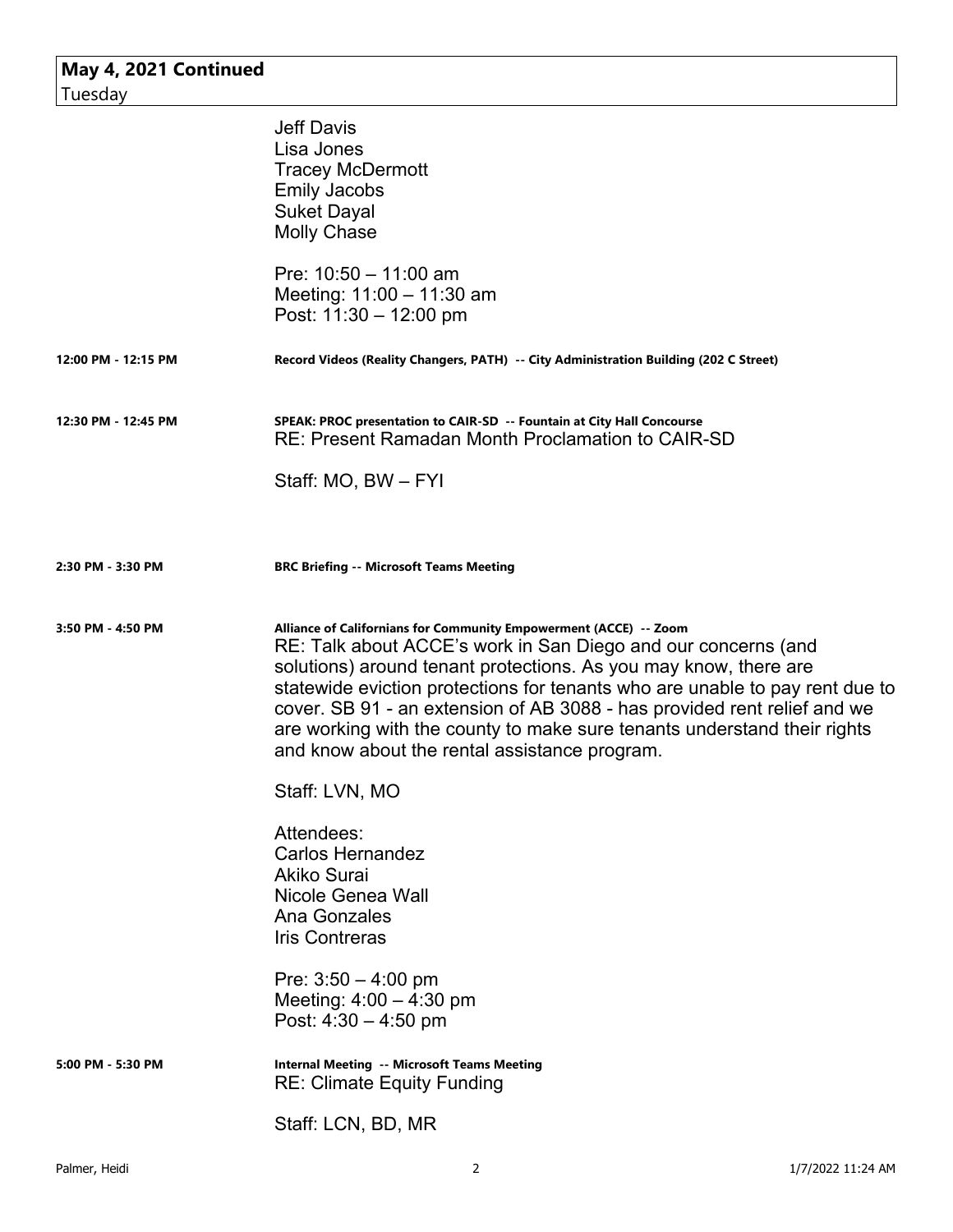## **May 4, 2021 Continued**

| Tuesday                  |                                                                                                                                                                                                                                                                                                                                                    |
|--------------------------|----------------------------------------------------------------------------------------------------------------------------------------------------------------------------------------------------------------------------------------------------------------------------------------------------------------------------------------------------|
| May 5, 2021<br>Wednesday |                                                                                                                                                                                                                                                                                                                                                    |
| 8:00 AM - 9:00 AM        | <b>BRC Docket Briefing -- Microsoft Teams Meeting</b>                                                                                                                                                                                                                                                                                              |
|                          | RE: Review Docket for 5/6                                                                                                                                                                                                                                                                                                                          |
| 9:00 AM - 1:30 PM        | <b>Budget Review Committee -- Zoom</b><br>RE: IBA Review of FY21 Proposed Budget<br>Introduction from the Chief Operating Officer<br><b>Homelessness Strategies</b><br><b>Performance and Analytics</b><br>Office of Race & Equity<br>Communications<br>Compliance                                                                                 |
| 2:00 PM - 5:00 PM        | <b>Budget Review Committee -- Zoom</b><br>RE: Overview from the Chief Financial Officer<br><b>City Treasurer</b><br>Debt Management<br><b>Department of Finance</b><br><b>Special Promotional Programs</b><br><b>Citywide Program Expenditures</b><br><b>Purchasing &amp; Contracting</b><br><b>Risk Management</b><br><b>Economic Development</b> |
| 6:00 PM - 9:00 PM        | <b>Budget Review Committee -- Zoom</b><br>RE: Public Hearing on Fiscal Year 2022 Proposed Budget                                                                                                                                                                                                                                                   |
| May 6, 2021              |                                                                                                                                                                                                                                                                                                                                                    |
| Thursday                 |                                                                                                                                                                                                                                                                                                                                                    |
| 7:30 AM - 9:00 AM        | <b>BRC Docket Briefing -- Microsoft Teams Meeting</b><br>RE: Review Docket for 5/7                                                                                                                                                                                                                                                                 |
| 9:00 AM - 12:00 PM       | <b>Budget Review Committee -- Zoom</b><br>RE: Overview from the Deputy Chief Operating Officer-<br><b>Kristina Peralta</b><br>Library<br><b>Parks &amp; Recreation</b><br><b>Cultural Affairs</b>                                                                                                                                                  |
| 1:30 PM - 2:00 PM        | Internal: Eviction Moratorium Ordinance Update Discussion -- Microsoft Teams Meeting                                                                                                                                                                                                                                                               |
| 2:00 PM - 5:00 PM        | <b>Budget Review Committee -- Zoom</b><br>RE: Overview from the Deputy Chief Operating Officer – Jeff Sturak<br><b>Information Technology</b><br><b>Human Resources</b>                                                                                                                                                                            |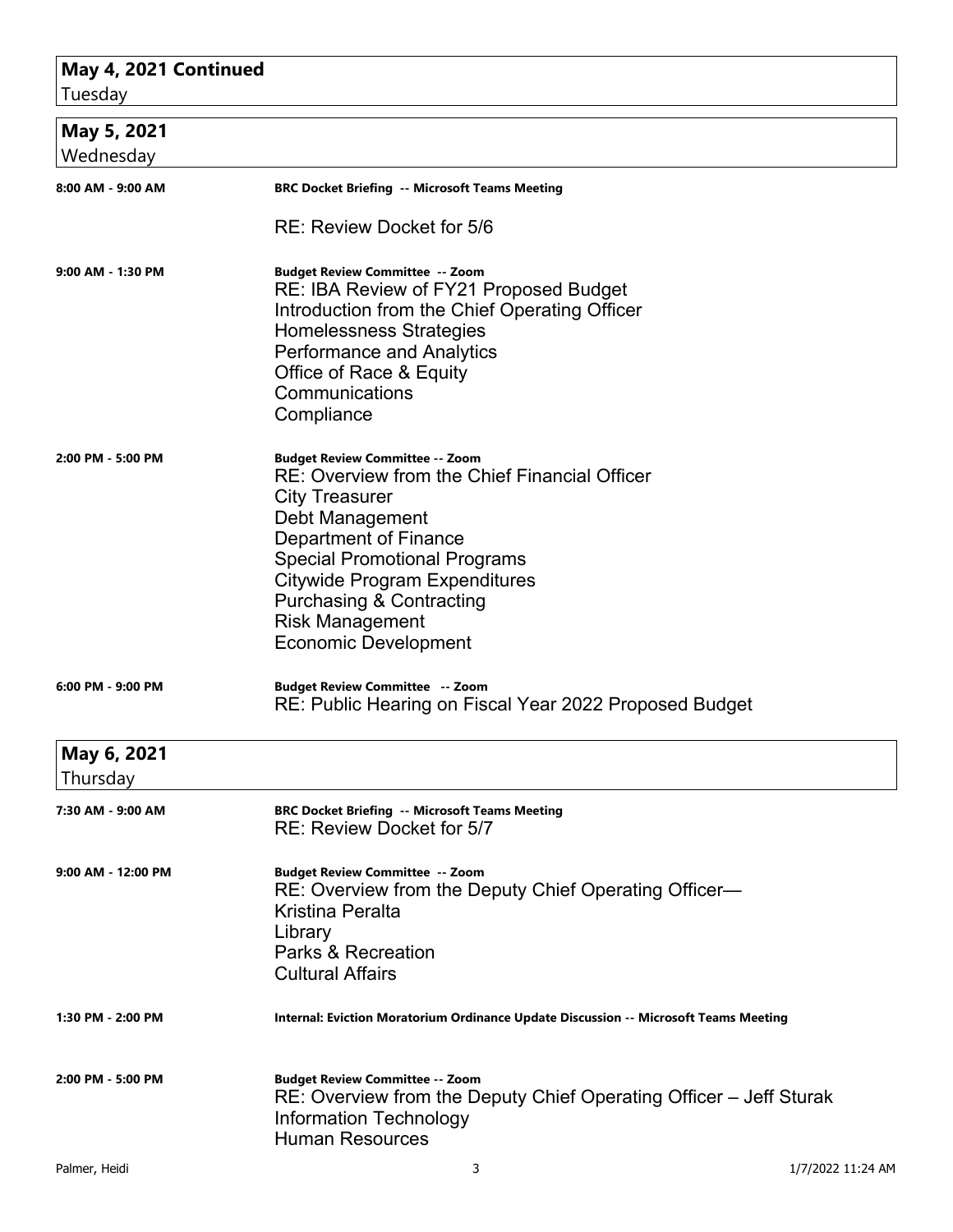**May 6, 2021 Continued** Thursday

> **Sustainability** Planning **Mobility** Development Services Environmental Services

| May 7, 2021             |                                                                                                                                                                                                                                                       |
|-------------------------|-------------------------------------------------------------------------------------------------------------------------------------------------------------------------------------------------------------------------------------------------------|
| Friday                  |                                                                                                                                                                                                                                                       |
| 7:30 AM - 9:00 AM       | <b>BRC Docket Briefing -- Microsoft Teams Meeting</b><br>RE: Review Docket for 5/10                                                                                                                                                                   |
| 9:00 AM - 12:00 PM      | <b>Budget Review Committee -- Zoom</b><br>RE: Police, Fire-Rescue, Office of Homeland Security                                                                                                                                                        |
| 12:00 PM - 1:00 PM      | <b>Docket Briefings -- Microsoft Teams Meeting</b><br>RE: Monday and Tuesday Docket briefings for Sean starting 7/9/21. The<br>Docket Briefings are due Thursday COB to be reviewed Fridays at 11am<br>and completed briefings are due by 3pm Friday. |
|                         | Staff: All                                                                                                                                                                                                                                            |
| 2:00 PM - 5:00 PM       | <b>Budget Review Committee -- Zoom</b>                                                                                                                                                                                                                |
| May 8, 2021<br>Saturday |                                                                                                                                                                                                                                                       |
| 10:00 AM - 12:00 PM     | D9 Phonebank -- in office or from home                                                                                                                                                                                                                |
| 11:30 AM - 12:30 PM     | SPEAK: SDFD Women's Fire Prep Academy Graduation Ceremony -- 4347 North Harbor Drive<br>RE: Speak at the graduation ceremony for the first graduating class of<br>SDFD's                                                                              |
|                         | Staff: BW                                                                                                                                                                                                                                             |
| 1:30 PM - 2:30 PM       | Kensington Fires Tour  -- 4574 Van Dyke Avenue<br>RE: Tour the areas where the brush fires broke out this past week                                                                                                                                   |
|                         | Staff: BW                                                                                                                                                                                                                                             |
| May 10, 2021            |                                                                                                                                                                                                                                                       |
| Monday                  |                                                                                                                                                                                                                                                       |
| 7:30 AM - 9:00 AM       | <b>BRC Docket Briefing -- Microsoft Teams Meeting</b><br>$DT: D$ oviour Dookot for $E/44$                                                                                                                                                             |

RE: Review Docket for 5/11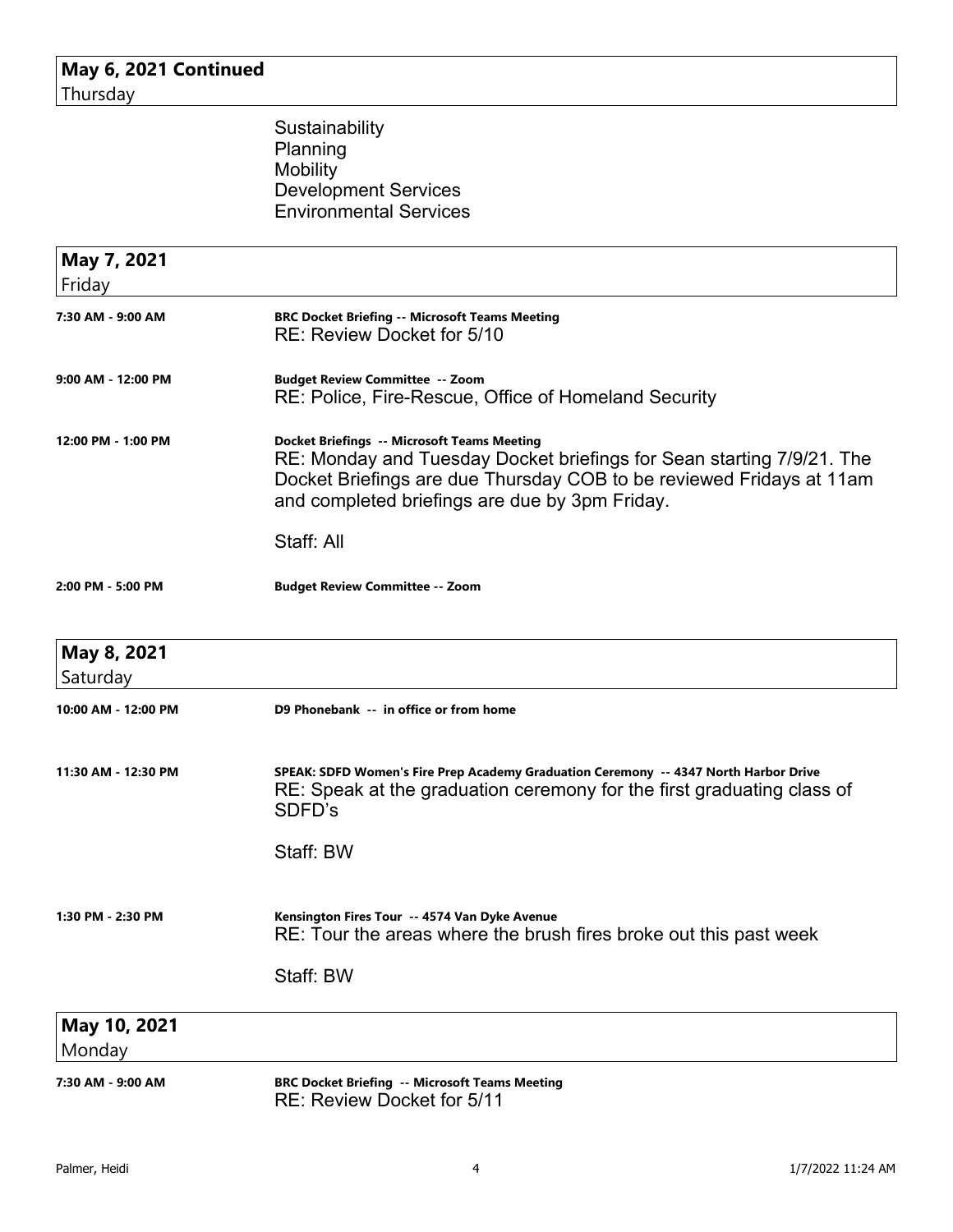| Monday                  | May 10, 2021 Continued                                                                                                                                                                                                                                                                                                                                                                                                                                                                                                                                                          |  |  |
|-------------------------|---------------------------------------------------------------------------------------------------------------------------------------------------------------------------------------------------------------------------------------------------------------------------------------------------------------------------------------------------------------------------------------------------------------------------------------------------------------------------------------------------------------------------------------------------------------------------------|--|--|
| 9:00 AM - 12:00 PM      | <b>Budget Review Committee -- Zoom</b><br>RE: Overview from the Deputy Chief Operating Officer – Alia Khouri<br><b>Public Utilities</b><br><b>Storm Water</b><br>Transportation<br><b>Real Estate Assets</b><br>Airports<br><b>Fleet Operations</b><br><b>Facilities</b><br><b>Engineering and Capital Projects</b>                                                                                                                                                                                                                                                             |  |  |
| 2:00 PM - 5:00 PM       | <b>Budget Review Committee -- Zoom</b><br>RE: Overview from the Deputy Chief Operating Officer (Continued).<br>Capital Improvements Program<br>FY21 State of the CIP 6-Month Update<br>FY22 Proposed CIP Budget Overview Review by Funding Sources                                                                                                                                                                                                                                                                                                                              |  |  |
| 5:00 PM - 6:00 PM       | SPEAK: SD Immigrant Rights Consortium Meeting -- Zoom<br>RE: Speak regarding SD Rental Assistance: Housing Stability Assistance<br>Program<br>Staff: MO at event, BW for TPs, LVN - FYI<br>POC: Erin Tsurumoto Grassi                                                                                                                                                                                                                                                                                                                                                           |  |  |
| May 11, 2021<br>Tuesday |                                                                                                                                                                                                                                                                                                                                                                                                                                                                                                                                                                                 |  |  |
| 7:50 AM - 8:50 AM       | CM von Wilpert/Legal Aid SD/Housing Commission -- Microsoft Teams Meeting/Zoom<br>RE: Getting the word out about rental assistance to both landlords and<br>tenants as there are very few people taking advantage of these programs.<br>Staff: BW, MO<br>Attendees:<br><b>CM Marni von Wilpert</b><br>Jamie Fox, D5 COS<br>Gina Catalano - SD Law Library<br>Christine, Legal Aid SD<br>Gilberto, Legal Aid SD<br>Joanne, Legal Aid SD<br>Sara, Legal Aid SD<br>Molly Chase, Housing Commission<br>Pre: $7:50 - 8:00$ am<br>Meeting: $8:00 - 8:30$ am<br>Post: $8:30 - 8:50$ am |  |  |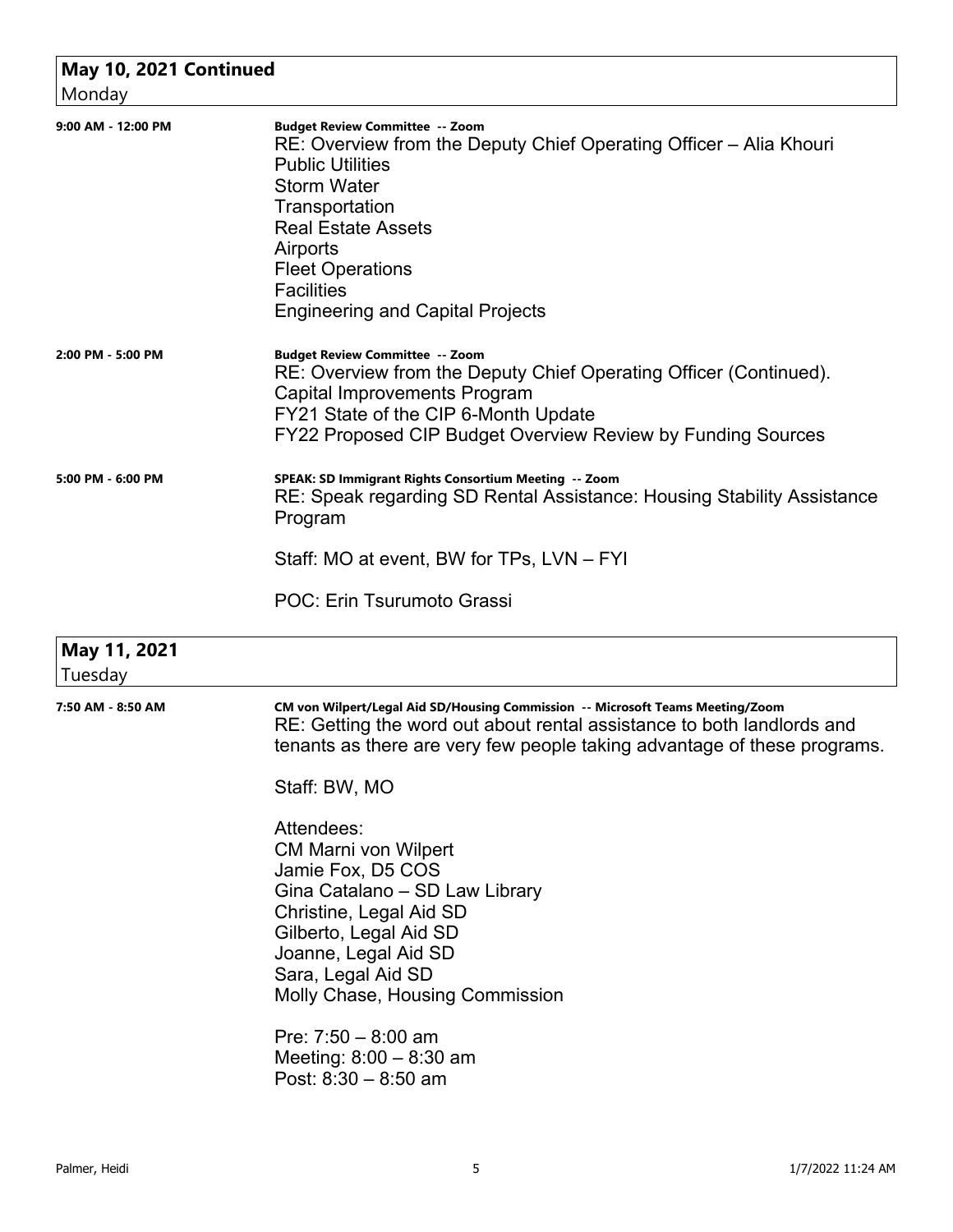| May 11, 2021 Continued    |                                                                                                                                                                                                                                                                                                                                                                                                                                              |
|---------------------------|----------------------------------------------------------------------------------------------------------------------------------------------------------------------------------------------------------------------------------------------------------------------------------------------------------------------------------------------------------------------------------------------------------------------------------------------|
| Tuesday                   |                                                                                                                                                                                                                                                                                                                                                                                                                                              |
| 9:00 AM - 12:00 PM        | <b>Budget Review Committee -- Zoom</b><br><b>RE: San Diego Convention Center Corporation</b><br>IBA Review of Convention Center Corporation's FY22 Proposed Budget<br>San Diego Housing Commission<br>Housing Innovations/Homeless Prevention and Rapid Rehousing<br>IBA Review of the Housing Commission's FY22 Proposed Budget<br>San Diego City Employees Retirement System<br>IBA Review of the Retirement System's FY22 Proposed Budget |
| 1:00 PM - 2:00 PM         | Weekly Staff Meeting/Docket Briefing -- Zoom<br>RE: Review briefings for Council meeting and discuss pressing items for<br>the week.<br>Staff: All                                                                                                                                                                                                                                                                                           |
| 2:00 PM - 6:00 PM         | <b>Budget Review Committee -- Zoom</b><br><b>RE: City Attorney</b><br><b>City Auditor</b><br><b>City Clerk</b><br><b>Boards &amp; Commissions</b><br><b>Commission on Police Practices</b><br><b>Government Affairs</b><br><b>Civil Service Commission</b><br>Personnel<br><b>Ethics Commission</b>                                                                                                                                          |
| May 12, 2021<br>Wednesday |                                                                                                                                                                                                                                                                                                                                                                                                                                              |
| 8:00 AM - 8:30 AM         | <b>MTS Board Docket Briefing -- Microsoft Teams Meeting</b>                                                                                                                                                                                                                                                                                                                                                                                  |
| 9:00 AM - 10:00 AM        | Special Council Meeting -- Zoom                                                                                                                                                                                                                                                                                                                                                                                                              |
| 10:00 AM - 10:30 AM       | RTFH Ad Hoc Committee Briefing -- Microsoft Teams Meeting<br>RE: review items for the RTFH Ad Hoc Committee: Addressing<br>Homelessness Among Black San Diegans                                                                                                                                                                                                                                                                              |
| 12:30 PM - 2:00 PM        | Ad Hoc Committee: Addressing Homelessness Among Black San Diegans -- Zoom                                                                                                                                                                                                                                                                                                                                                                    |
| 7:00 PM - 8:00 PM         | SPEAK: College Area Community Council Meeting -- Zoom<br>RE: The CACC will be discussing ADUs at the meeting.<br>Staff: MR                                                                                                                                                                                                                                                                                                                   |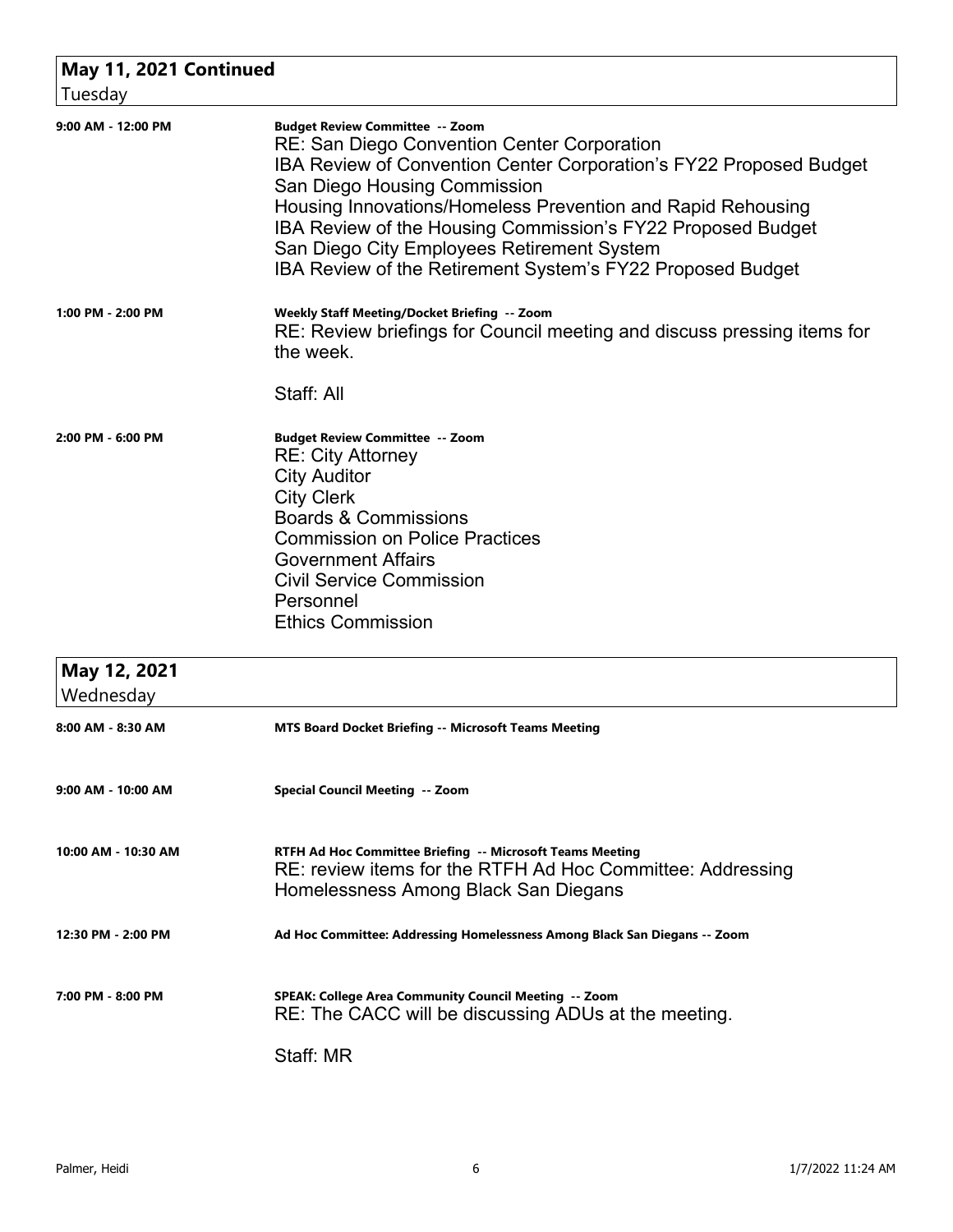| May 13, 2021<br>Thursday |                                                                                                                                                                 |
|--------------------------|-----------------------------------------------------------------------------------------------------------------------------------------------------------------|
| 9:00 AM - 12:00 PM       | <b>MTS Board Meeting (Public Hearing)</b>                                                                                                                       |
| 12:50 PM - 1:50 PM       | <b>SDHC -- Microsoft Teams Meeting</b><br><b>RE: Discuss the Homeless Response Center</b>                                                                       |
|                          | Staff: MR, BW                                                                                                                                                   |
|                          | Attendees:<br>Lisa Jones, VP                                                                                                                                    |
|                          | Pre: $12:50 - 1:00$ pm<br>Meeting: $1:00 - 1:30$ pm<br>Post: $1:30 - 1:50$ pm                                                                                   |
| 1:50 PM - 2:50 PM        | <b>READ Staff Briefing -- Microsoft Teams Meeting</b><br>RE: Exempt Surplus Land: 9575 Aero Drive and 1405 Park Blvd                                            |
|                          | Staff: MR                                                                                                                                                       |
|                          | Attendees:<br><b>Penny Maus</b><br><b>Randy Wilde</b><br>Javier Gomez (opt)                                                                                     |
|                          | Pre: $1:50 - 2:00$ pm<br>Meeting: $2:00 - 2:30$ pm<br>Post: $2:30 - 2:50$ pm                                                                                    |
| 4:00 PM - 4:30 PM        | Councilmember Elo-Rivera - Briefing for May 18, Closed Session -- Zoom                                                                                          |
| May 14, 2021<br>Friday   |                                                                                                                                                                 |
| 9:50 AM - 10:50 AM       | CD9 CM Elo-Rivera and CWA Local 9509 -- Zoom<br>RE: CWA Local 9509 would like to share their ideas upcoming budget and<br>highlight a few areas of opportunity. |
|                          | Staff: LVN, MR                                                                                                                                                  |
|                          | Attendees:<br>Sal Espinoza<br><b>Bianca Garcia</b><br>Ceilidh Gao                                                                                               |
|                          | Pre: $9:50 - 10:00$ am<br>Meeting: 10:00 - 10:30 am<br>Post: 10:30 - 10:50 am                                                                                   |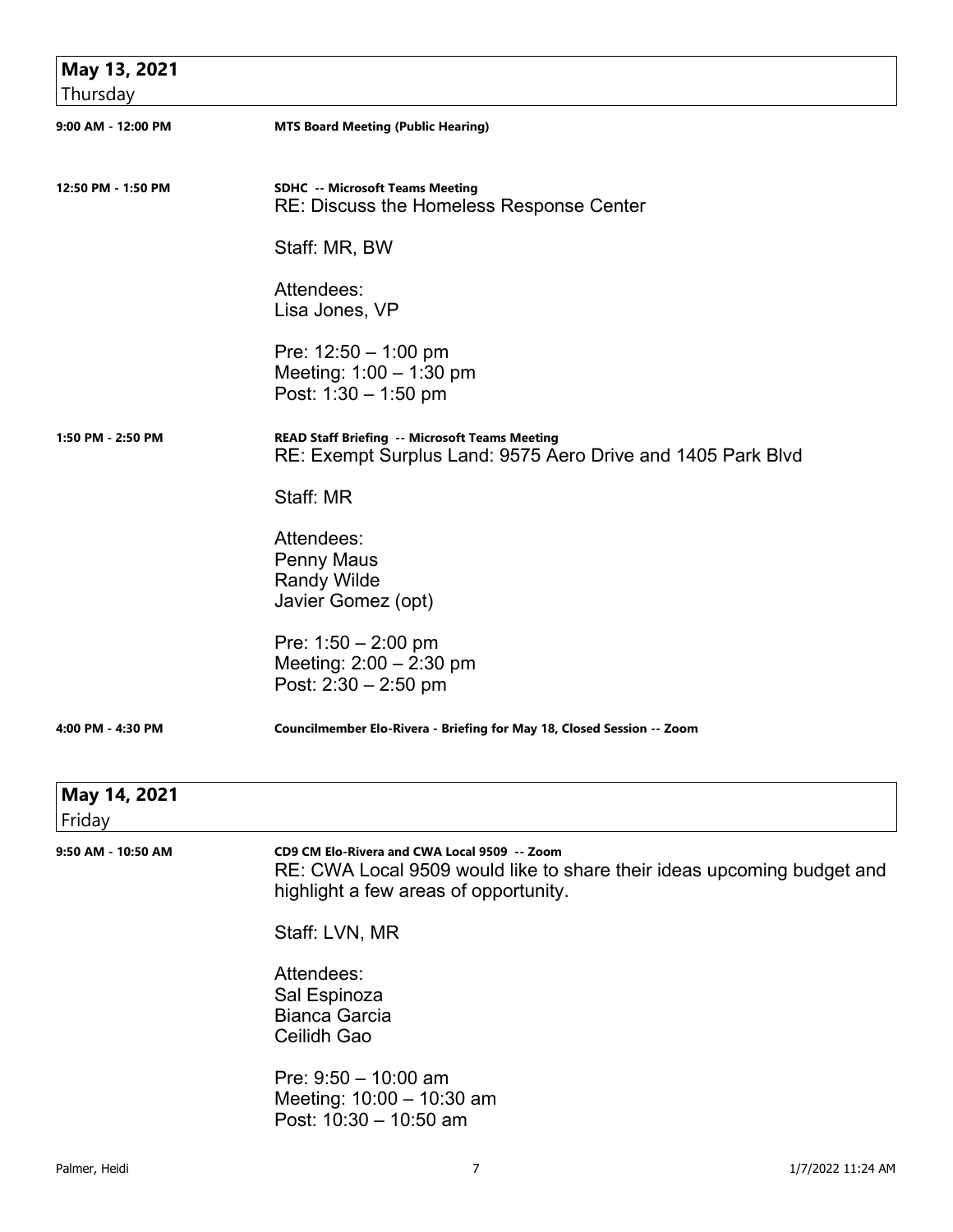| May 14, 2021 Continued<br>Friday |                                                                                                                                                                                                                                                       |
|----------------------------------|-------------------------------------------------------------------------------------------------------------------------------------------------------------------------------------------------------------------------------------------------------|
| 11:00 AM - 12:00 PM              | <b>Docket Briefings -- Microsoft Teams Meeting</b><br>RE: Monday and Tuesday Docket briefings for Sean starting 7/9/21. The<br>Docket Briefings are due Thursday COB to be reviewed Fridays at 11am<br>and completed briefings are due by 3pm Friday. |
|                                  | Staff: All                                                                                                                                                                                                                                            |
| 2:50 PM - 3:50 PM                | <b>United Way -- Microsoft Teams Meeting</b><br>RE: Meet and Greet to provide an update on what they are doing at United<br>Way. They have completed their strategic plan and are setting goals for the<br>next fiscal year.                          |
|                                  | Staff: Mo, BM                                                                                                                                                                                                                                         |
|                                  | Attendees:<br>Nancy Sasaki<br>lan Gordon                                                                                                                                                                                                              |
|                                  | Pre: $2:50 - 3:00$ pm<br>Meeting: $3:00 - 3:30$ pm<br>Post: $3:30 - 3:50$ pm                                                                                                                                                                          |
| May 15, 2021<br>Saturday         |                                                                                                                                                                                                                                                       |
| 10:30 AM - 1:30 PM               | IBA/D9 Budget Town Hall -- Zoom<br>Prep: $10:30 - 11:00$ am<br>Meeting: $11:00 - 1:00$ pm<br>Post: $1:00 - 1:30$ pm                                                                                                                                   |
| 3:00 PM - 3:30 PM                | Alvarado Estates Annual Members Meeting  -- Alvarado Estates Community Park, 4774 Yerba Santa Dr.<br>San Diego, CA 92115<br><b>RE: Annual Members Meeting</b>                                                                                         |
|                                  | Staff: JN                                                                                                                                                                                                                                             |
| 6:45 PM - 8:45 PM                | 33rd Annual Peacemaker Awards -- www.Peacemaker2021.com                                                                                                                                                                                               |
| May 17, 2021<br>Monday           |                                                                                                                                                                                                                                                       |
| 10:00 AM - 11:00 AM              | Weekly Staff Meeting/Docket Briefing -- Zoom<br>RE: Review briefings for Council meeting and discuss pressing items for<br>the week.                                                                                                                  |
|                                  | Staff: All                                                                                                                                                                                                                                            |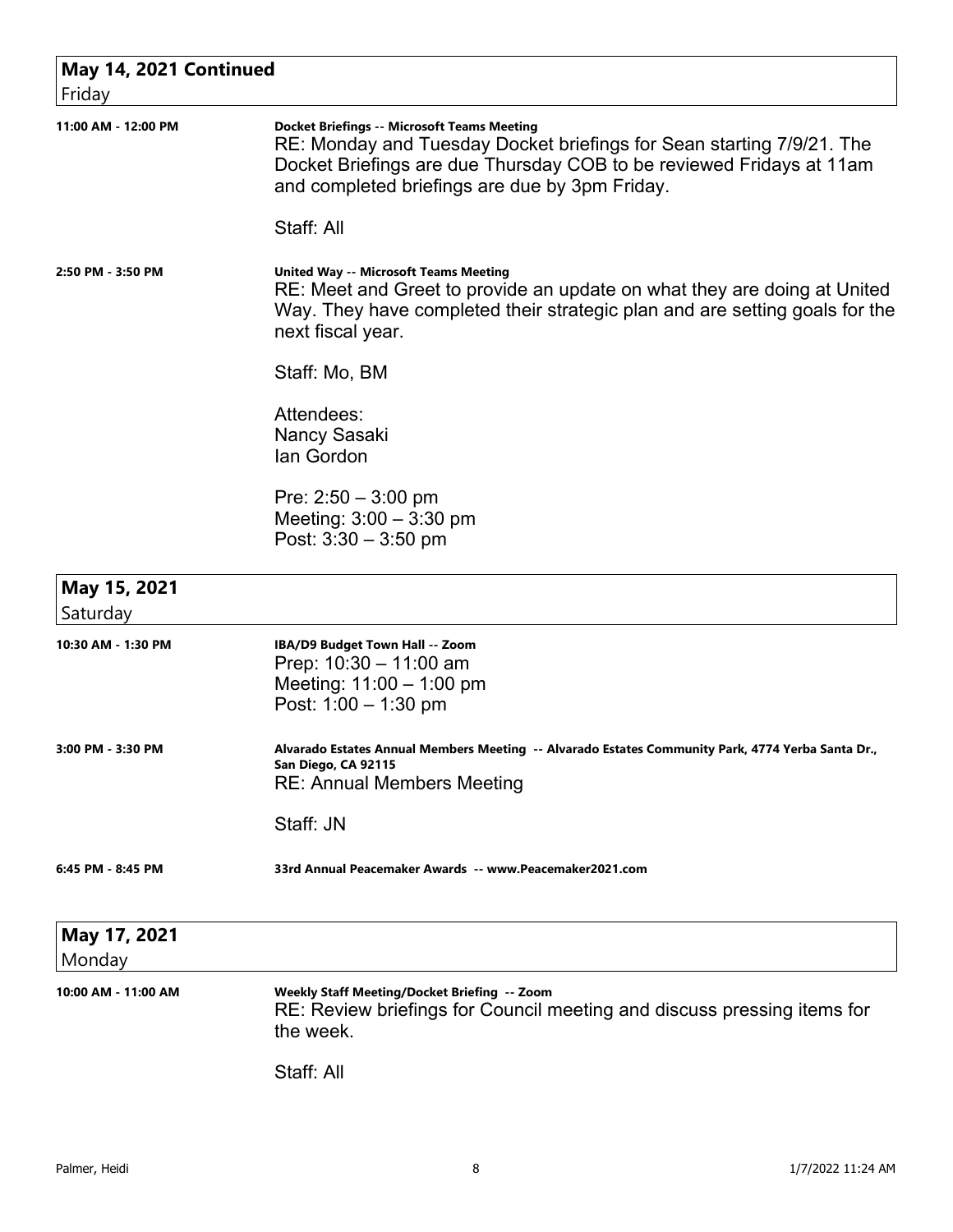## **May 17, 2021 Continued** Monday **11:00 AM - 12:30 PM Mayor -- CAB - In person** RE: Franchise Agreement Staff: LVN, BD Pre: 11:00 – 11:10 am Meeting: 11:15 – 12:00 pm Post: 12:00 – 12:30 pm **1:00 PM - 1:30 PM CM Elo-Rivera w/ Leslie and Heather -- Microsoft Teams Meeting** RE: Follow up to email regarding how CAO provides legal advice to the **Council** Staff: LVN – opt Attendees: Leslie Fitzgerald Heather Ferbert **1:30 PM - 2:00 PM Monthly 1:1 CM Moreno -- Via Phone 2:20 PM - 3:20 PM SD Tourism Authority and Marketing District -- Microsoft Teams Meeting/Zoom** RE: Discuss budgetary updates that will be presented by SDTA and TMD at the ED&IR meeting on 5/26 Staff: LVN, JN Attendees: Julie Coker, Kerri Kapich, Colleen Anderson and Daniel Kuperschmid Pre: 2:20 – 2:30 pm Meeting: 2:30 – 3:00 pm Post: 3:00 – 3:20 pm **4:20 PM - 5:20 PM IBA -- Microsoft Teams Meeting** RE: Discuss budget priority memos and the report that the IBA develops with recommendations for Council modifications to the Mayor's budget. Staff: LVN, MR, (MO, BW – opt) Attendees: Andrea Tevlin, IBA Jeff Kawar Charles Modica Pre: 4:20 – 4:30 pm Meeting: 4:30 – 5:00 pm Post: 5:00 – 5:20 pm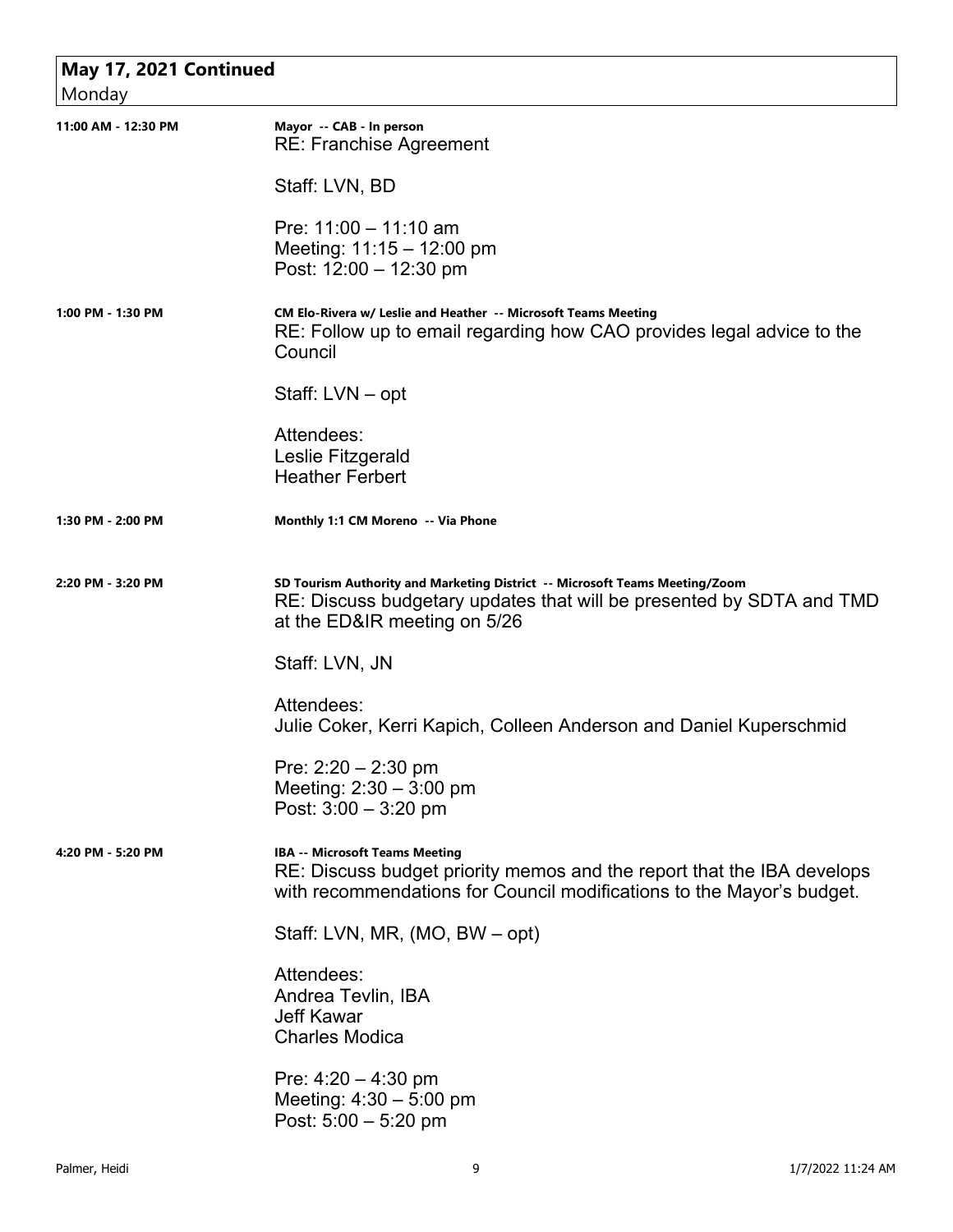| May 17, 2021 Continued<br>Monday |                                                                                                   |  |
|----------------------------------|---------------------------------------------------------------------------------------------------|--|
| 6:00 PM - 9:00 PM                | Council -- Zoom<br>RE: City Council Meeting for Public Input on FY22 Proposed Budget              |  |
| May 18, 2021<br>Tuesday          |                                                                                                   |  |
| 7:50 AM - 8:45 AM                | Jay Goldstone, COO Monthly Meeting -- Microsoft Teams Meeting/Zoom<br><b>RE: Monthly Meetings</b> |  |
|                                  | Staff: LVN                                                                                        |  |
|                                  | Pre: $7:50 - 8:00$ am<br>Meeting: $8:00 - 8:30$ am<br>Post: $8:30 - 8:45$ am                      |  |
| 9:00 AM - 11:00 AM               | <b>CLOSED SESSION -- Microsoft Teams Meeting</b>                                                  |  |
| 11:00 AM - 3:00 PM               | Council/PFFA - SER to Lead PoA -- Zoom                                                            |  |
| 4:00 PM - 5:00 PM                | <b>Internal Meeting -- D9 Office</b><br><b>RE: Franchise Agreement</b>                            |  |
|                                  | Staff: LVN, MR, BD, BW, MO                                                                        |  |
| 5:00 PM - 6:00 PM                | <b>ATI Docket Briefing -- Zoom</b>                                                                |  |
| 6:30 PM - 8:00 PM                | Downtown Tour with Cushman                                                                        |  |
| May 19, 2021<br>Wednesday        |                                                                                                   |  |
| 8:50 AM - 10:20 AM               | APCD Management Team -- Microsoft Teams Meeting<br><b>RE: APCD Board priorities</b>               |  |
|                                  | Staff: BD, LVN                                                                                    |  |
|                                  | Attendees:<br>Rob Reider and team<br>David Flores, Congressmember/Chair Vargas' office            |  |
|                                  | Pre: $8:50 - 9:00$ am<br>Meeting: $9:00 - 10:00$ am<br>Post: 10:00 - 10:20 am                     |  |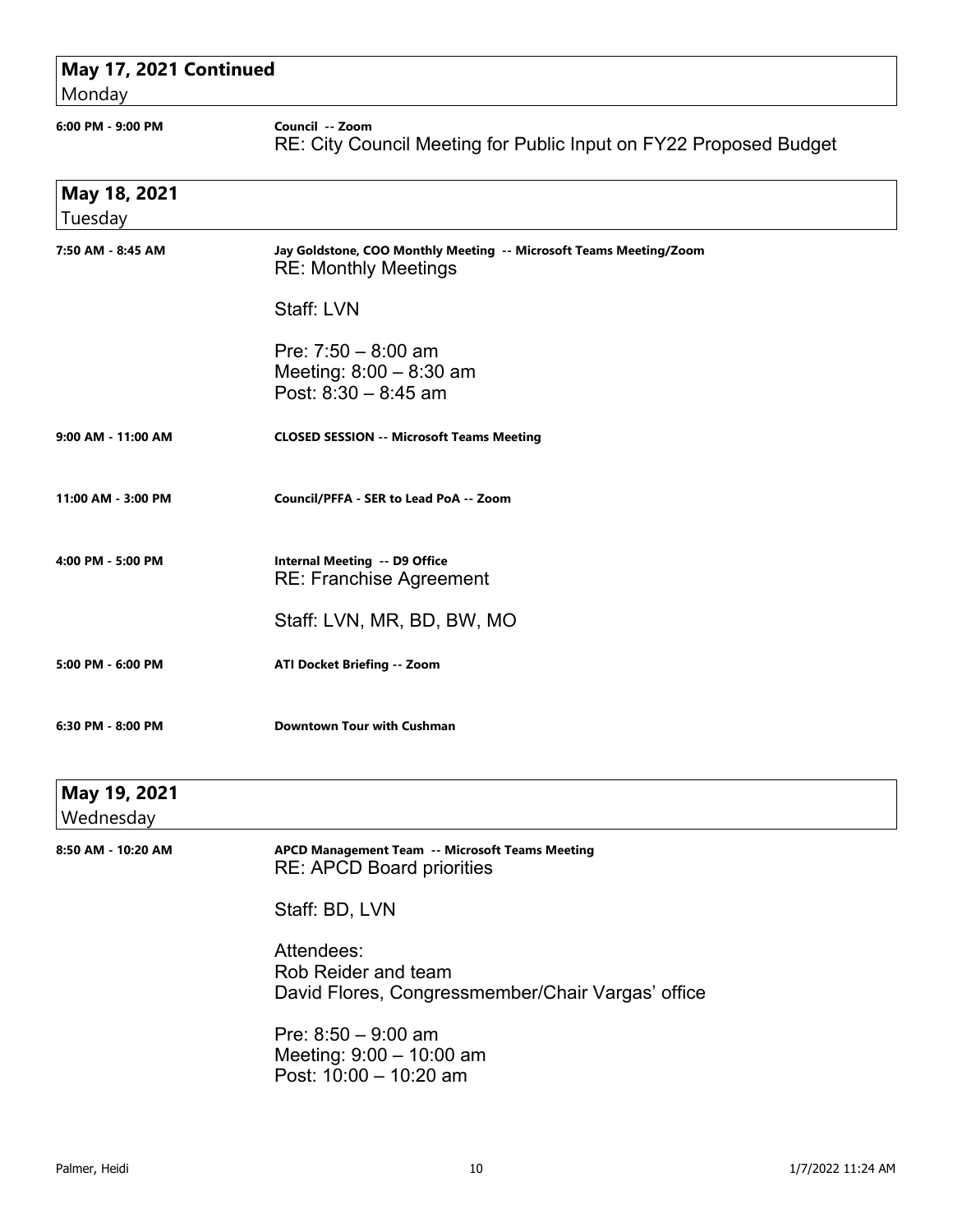| May 19, 2021 Continued<br>Wednesday |                                                                                                                                                                                                                                                                                                                        |
|-------------------------------------|------------------------------------------------------------------------------------------------------------------------------------------------------------------------------------------------------------------------------------------------------------------------------------------------------------------------|
| 10:50 AM - 11:50 AM                 | SD Library Foundation -- -- Microsoft Teams Meeting<br><b>RE: Discuss Library Budget</b>                                                                                                                                                                                                                               |
|                                     | Staff: MR, MO                                                                                                                                                                                                                                                                                                          |
|                                     | Attendees:<br>Pat Wilson, Chair of the Library Foundation<br>Patrick Stewart, CEO of the Library Foundation<br>Wendy Urushima-Conn, Chair, Library Commission<br>Christa Gush, District 9 resident and Friends of the San Diego Public<br>Library member<br>Joan Reese, Chair, Friends of the San Diego Public Library |
|                                     | Pre: $10:50 - 11:00$ am<br>Meeting: $11:00 - 11:30$ am<br>Post: 11:30 - 11:50 am                                                                                                                                                                                                                                       |
| 11:50 AM - 12:50 PM                 | Parks and Rec -- Microsoft Teams Meeting<br><b>RE: Willie Henderson Rec Center</b>                                                                                                                                                                                                                                     |
|                                     | Staff: LVN, MO, MZ                                                                                                                                                                                                                                                                                                     |
|                                     | Attendees:<br>Andy Field, Dir. of Parks and Rec<br>Gina Dulay, Deputy Dir. Parks and Rec<br>Optional:<br>Kristina Peralta, DCOO<br>Matt Yagyagan, Deputy Dir. of Policy<br>Stephanie Estrada, Community Rep                                                                                                            |
|                                     | Pre: 11:50 - 12:00 pm<br>Meeting: $12:00 - 12:30$ pm<br>Post: $12:30 - 12:50$ pm                                                                                                                                                                                                                                       |
| 1:00 PM - 2:00 PM                   | <b>BRC Briefing -- Microsoft Teams Meeting</b><br>RE: Briefing on docket for 5/20 meeting                                                                                                                                                                                                                              |
| 2:00 PM - 5:00 PM                   | ATI -- Zoom                                                                                                                                                                                                                                                                                                            |
| 4:00 PM - 5:00 PM                   | <b>Staff Midweek Check-in -- Microsoft Teams Meeting</b>                                                                                                                                                                                                                                                               |
| May 20, 2021                        |                                                                                                                                                                                                                                                                                                                        |
| Thursday                            |                                                                                                                                                                                                                                                                                                                        |
| 8:00 AM - 8:45 AM                   | Coffee with Bill Sandke -- Cafe Moto (2619 National Ave, San Diego, CA 92113, United States)                                                                                                                                                                                                                           |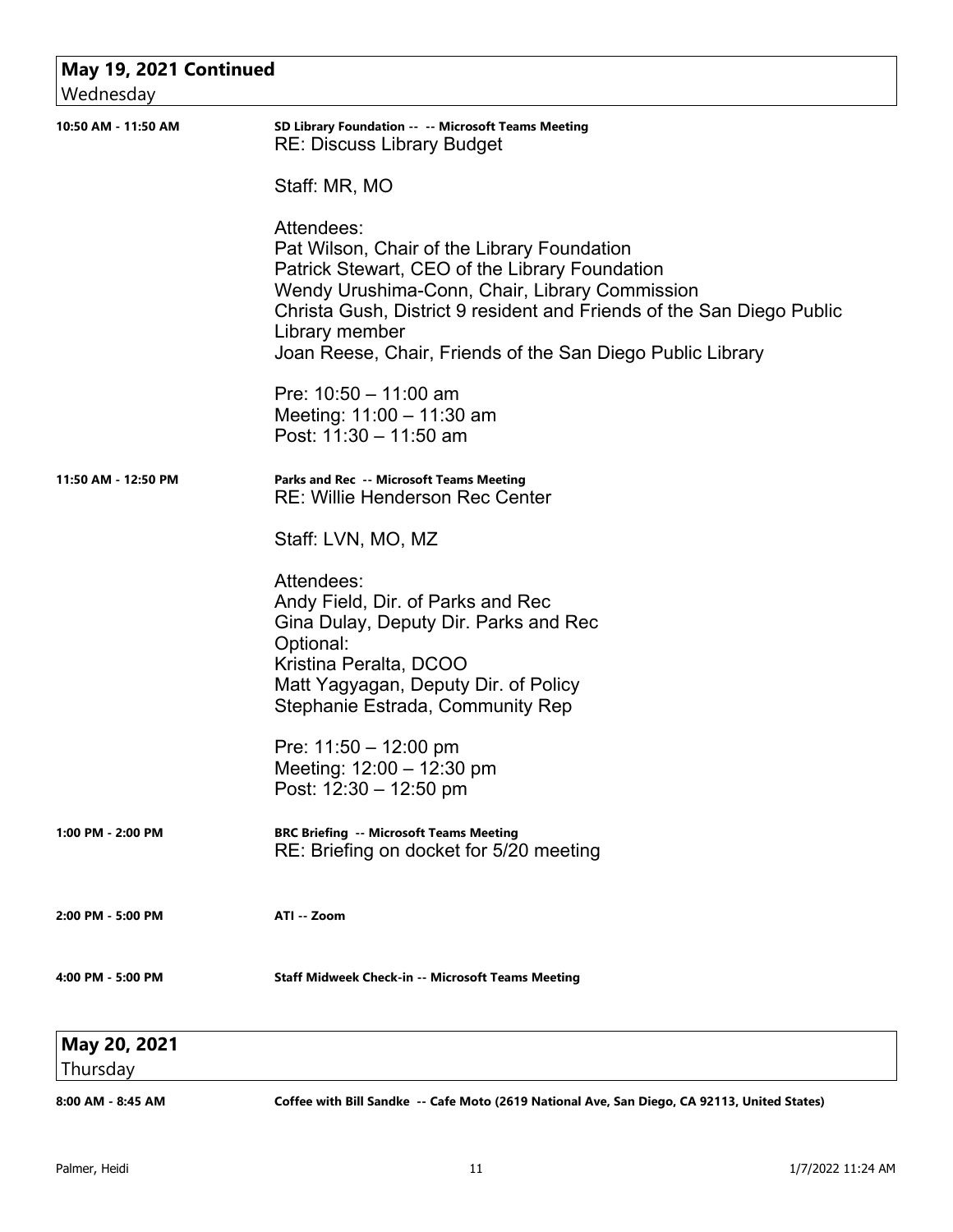| May 20, 2021 Continued<br>Thursday |                                                                                                                                                                                                                                                                                                                                                                                                                                                                                                                                                          |
|------------------------------------|----------------------------------------------------------------------------------------------------------------------------------------------------------------------------------------------------------------------------------------------------------------------------------------------------------------------------------------------------------------------------------------------------------------------------------------------------------------------------------------------------------------------------------------------------------|
| 9:00 AM - 10:00 AM                 | <b>ENVIRO Agenda Review and APCD Briefing -- Microsoft Teams Meeting</b>                                                                                                                                                                                                                                                                                                                                                                                                                                                                                 |
| 11:00 AM - 11:15 AM                | Interview with MacKenzie Elmer, VOSD -- Phone<br>RE: Franchise Agreement as it pertains to pending litigation on<br>undergrounding and Pure Water                                                                                                                                                                                                                                                                                                                                                                                                        |
|                                    | Staff: FYI - BW, BD                                                                                                                                                                                                                                                                                                                                                                                                                                                                                                                                      |
| 11:20 AM - 12:50 PM                | Monthly Mayor Gloria -- In Person<br>Attendees:<br><b>Mayor Todd Gloria</b><br>Paola Avila<br><b>Javier Gomez</b><br><b>CM Elo-Rivera</b><br>Lydia Van Note                                                                                                                                                                                                                                                                                                                                                                                              |
|                                    | Pre: $11:20 - 11:30$ am<br>Meeting: $11:30 - 12:30$ pm<br>Post: $12:30 - 12:50$ pm                                                                                                                                                                                                                                                                                                                                                                                                                                                                       |
| 1:00 PM - 2:00 PM                  | <b>Weekly Budget Meeting -- Microsoft Teams Meeting</b>                                                                                                                                                                                                                                                                                                                                                                                                                                                                                                  |
| 2:00 PM - 4:00 PM                  | <b>Budget Review Committee -- Zoom</b>                                                                                                                                                                                                                                                                                                                                                                                                                                                                                                                   |
| 5:30 PM - 6:30 PM                  | Planned Parenthood Virtual Anniversary Dinner -- Watchnow.video<br>RE: Planned Parenthood of the Pacific Southwest (PPPSW) would love to<br>invite you to be in virtual attendance at our Anniversary Dinner. The<br>Anniversary Dinner is our premier fundraiser of the year, raising critical<br>resources for Planned Parenthood and drawing supporters from across<br>San Diego, Riverside, and Imperial counties. Due to ongoing safety<br>concerns related to the pandemic, the event will take place virtually on May<br>20th from 5:30-6:30 p.m. |
|                                    | Staff: BW - Video                                                                                                                                                                                                                                                                                                                                                                                                                                                                                                                                        |
| 7:00 PM - 8:00 PM                  | SPEAK: El Cerrito Community Council Meeting -- Zoom<br>RE: ECCC will be discussing ADUs                                                                                                                                                                                                                                                                                                                                                                                                                                                                  |
|                                    | Staff: MO                                                                                                                                                                                                                                                                                                                                                                                                                                                                                                                                                |
| May 21, 2021<br>Friday             |                                                                                                                                                                                                                                                                                                                                                                                                                                                                                                                                                          |
| 8:50 AM - 9:50 AM                  | IBEW Local 465 -- Zoom<br><b>RE: Franchise Agreement</b>                                                                                                                                                                                                                                                                                                                                                                                                                                                                                                 |

Staff: LVN, BD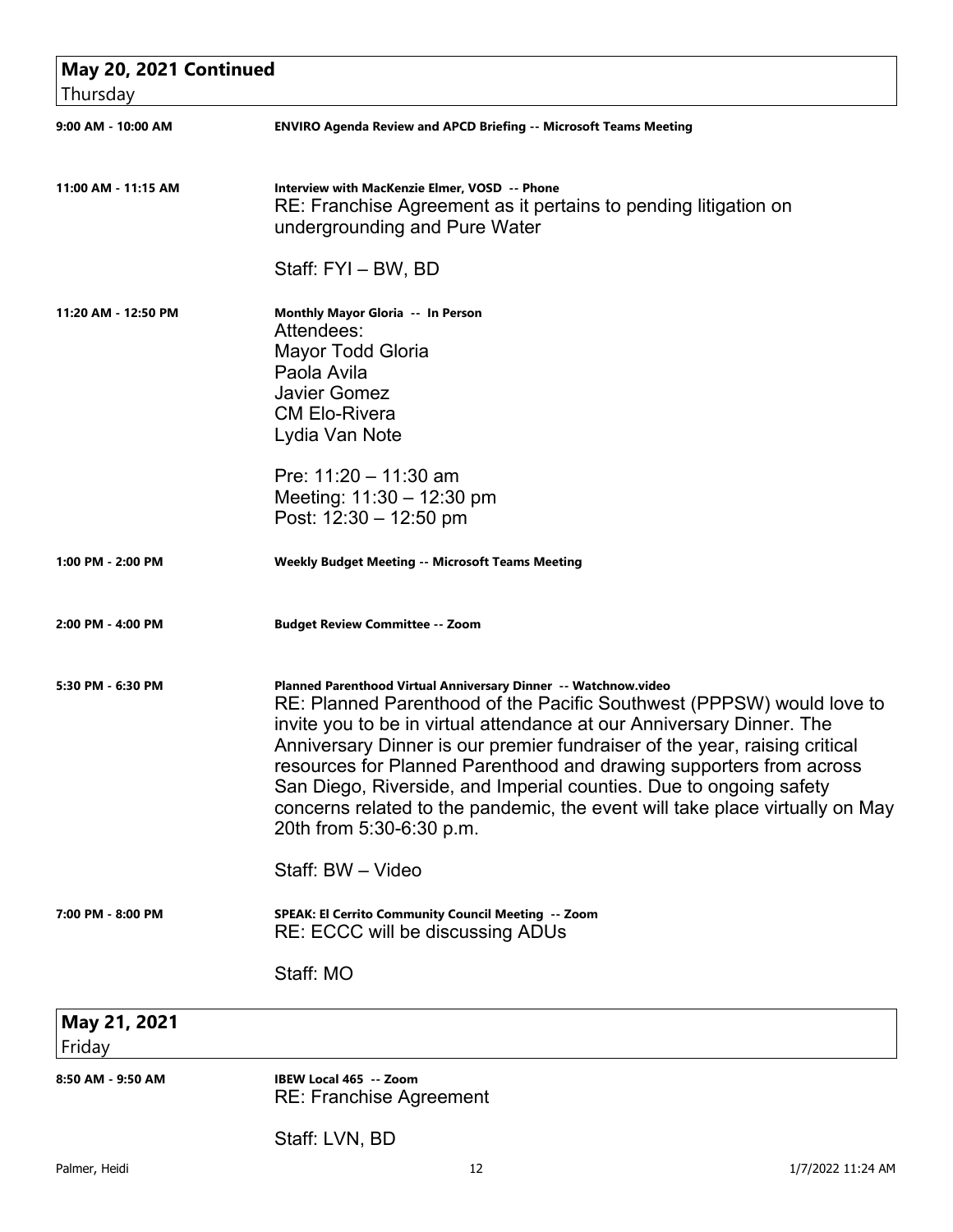|                     | Attendees:<br>Nate Fairman, Business Manager                                                                                                                                                                                                          |
|---------------------|-------------------------------------------------------------------------------------------------------------------------------------------------------------------------------------------------------------------------------------------------------|
|                     | Pre: $8:50 - 9:00$ am<br>Meeting: $9:00 - 9:30$ am<br>Post: $9:30 - 9:50$ am                                                                                                                                                                          |
|                     | <b>POC: Nate Fairman</b>                                                                                                                                                                                                                              |
| 9:50 AM - 10:50 AM  | <b>E&amp;CP Staff Briefing -- Microsoft Teams Meeting</b><br><b>RE: Review proposed CIP Streamlining</b>                                                                                                                                              |
|                     | Staff:<br>Attendees:<br>James Nagelvoort<br>Myrna Dayton<br><b>Mark Nassar</b><br>Akram Bassyouni<br><b>Antoun Nevien</b><br><b>Brittney Bailey</b><br><b>Roberto Torres</b><br><b>Jillian Kissee</b>                                                 |
|                     | Pre: $9:50 - 10:00$ am<br>Meeting: 10:00 - 10:30 am<br>Post: 10:30 - 10:50 am                                                                                                                                                                         |
| 11:00 AM - 12:00 PM | <b>Docket Briefings -- Microsoft Teams Meeting</b><br>RE: Monday and Tuesday Docket briefings for Sean starting 7/9/21. The<br>Docket Briefings are due Thursday COB to be reviewed Fridays at 11am<br>and completed briefings are due by 3pm Friday. |
|                     | Staff: All                                                                                                                                                                                                                                            |
| 11:00 AM - 11:30 AM | Interview w/ Colby Bermel from Politico -- Phone<br><b>RE: Franchise Agreement</b>                                                                                                                                                                    |
|                     | Staff: BD/BW – talking points as needed                                                                                                                                                                                                               |
| 1:30 PM - 4:30 PM   | APCD Governing Board Meeting -- Zoom                                                                                                                                                                                                                  |
| 4:30 PM - 5:00 PM   | Jay Goldstone and Consultant -- Zoom<br>RE: Discuss the right to purchase language                                                                                                                                                                    |
|                     | Staff: LVN, BD                                                                                                                                                                                                                                        |
|                     | Attendees:<br>Jay Goldstone, COO                                                                                                                                                                                                                      |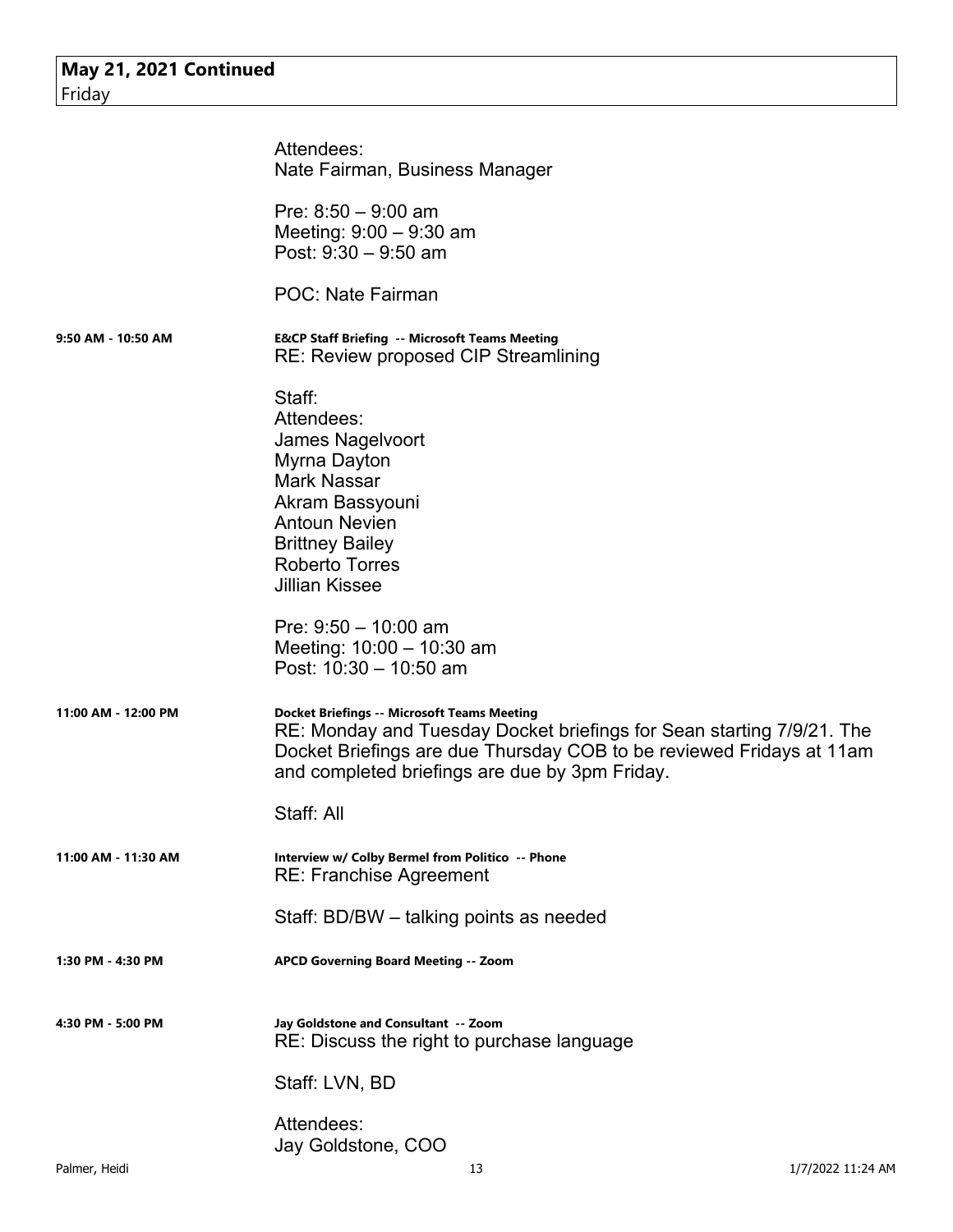| May 21, 2021 Continued   |                                                                                                                                                          |  |
|--------------------------|----------------------------------------------------------------------------------------------------------------------------------------------------------|--|
| Friday                   |                                                                                                                                                          |  |
|                          | Howard Golub, Consultant                                                                                                                                 |  |
| 5:00 PM - 5:30 PM        | CD9/5 with Mitch Mitchell -- Zoom<br><b>RE: Franchise Agreement</b>                                                                                      |  |
|                          | Attendees:<br><b>Councilmember Elo-Rivera</b><br>Councilmember von Wilpert<br>Lydia Van Note<br>Jamie Fox<br><b>Mitch Mitchell</b><br><b>Warren Ruiz</b> |  |
| May 22, 2021<br>Saturdav |                                                                                                                                                          |  |

| Saturday            |                                                                                                                                                                        |
|---------------------|------------------------------------------------------------------------------------------------------------------------------------------------------------------------|
| 8:00 AM - 8:30 AM   | Housing is a Human Right Resolution with CM Crystal Murillo & CM Sean Elo-Rivera -- webx                                                                               |
| 10:00 AM - 12:00 PM | Canyonlands City Heights Trail Loop Tour -- Manzanita Gathering Place, 3255 Manzanita Place, San<br><b>Diego, CA 9105</b><br>Staff: BM, LVN - all other staff optional |

| May 24, 2021          |                                                                                                                                                                                                                                                                                                                                                                                                                                                                      |
|-----------------------|----------------------------------------------------------------------------------------------------------------------------------------------------------------------------------------------------------------------------------------------------------------------------------------------------------------------------------------------------------------------------------------------------------------------------------------------------------------------|
| Monday                |                                                                                                                                                                                                                                                                                                                                                                                                                                                                      |
| $8:00$ AM - $9:00$ AM | <b>Franchise Check in -- Microsoft Teams Meeting</b>                                                                                                                                                                                                                                                                                                                                                                                                                 |
| $9:00$ AM - 12:00 PM  | CR&R -- Zoom                                                                                                                                                                                                                                                                                                                                                                                                                                                         |
| 12:00 PM - 1:00 PM    | Weekly Staff Meeting/Docket Briefing -- Zoom<br>RE: Review briefings for Council meeting and discuss pressing items for<br>the week.                                                                                                                                                                                                                                                                                                                                 |
|                       | Staff: All                                                                                                                                                                                                                                                                                                                                                                                                                                                           |
| 12:50 PM - 1:50 PM    | <b>Scripps Health -- Microsoft Teams Meeting</b><br>RE: Discuss Scripps Mercy Hospital's San Diego campus and the critical<br>work we are embarking on to replace the hospital. We anticipate that this<br>project will be going to Council due to the recent Historic Resource Board<br>decision regarding the historical designation of the 550 Washington Ave.<br>building on the hospital campus and we would like to share our thoughts on<br>this designation. |
|                       | Staff: MR, BW                                                                                                                                                                                                                                                                                                                                                                                                                                                        |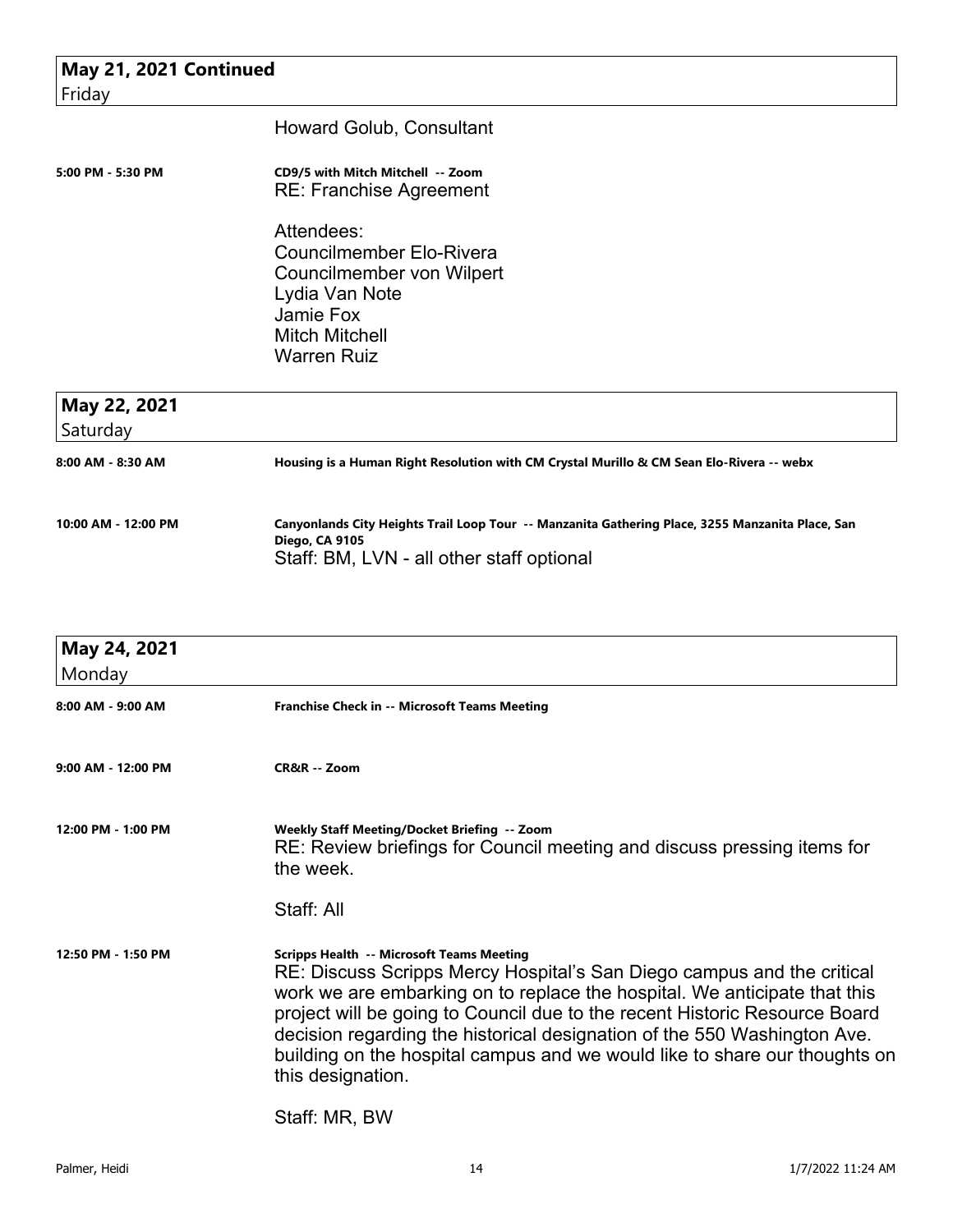| May 24, 2021 Continued<br>Monday |                                                                                                                                                                           |
|----------------------------------|---------------------------------------------------------------------------------------------------------------------------------------------------------------------------|
|                                  | Pre: $12:50 - 1:00$ pm<br>Meeting: $1:00 - 1:30$ pm<br>Post: $1:30 - 1:50$ pm                                                                                             |
| 1:50 PM - 2:50 PM                | <b>Resolution Specialist -- Zoom</b><br><b>RE: Franchise Agreement</b>                                                                                                    |
|                                  | Staff: BD, LVN - opt                                                                                                                                                      |
|                                  | Attendees:<br>Sonja Robinson                                                                                                                                              |
|                                  | Pre: $1:50 - 2:00$ pm<br>Meeting: 2:00 - 2:30 pm<br>Post: 2:30 - 2:50 pm                                                                                                  |
| 2:50 PM - 3:45 PM                | 1:1 Monthly Meeting between CP Campbell and CM Sean Elo-Rivera -- Microsoft Teams Meeting<br>Pre: $2:50 - 3:00$ pm<br>Meeting: $3:00 - 3:30$ pm<br>Post: $3:30 - 3:45$ pm |
| 4:30 PM - 5:00 PM                | MTG, CM von Wilpert, & CM Elo-Rivera -- Mayor's Office                                                                                                                    |
| May 25, 2021<br>Tuesday          |                                                                                                                                                                           |
| 9:00 AM - 10:00 AM               | <b>Weekly Budget Meeting -- Microsoft Teams Meeting</b>                                                                                                                   |
| 11:00 AM - 5:00 PM               | Council/PFFA -- Zoom                                                                                                                                                      |
| May 26, 2021<br>Wednesday        |                                                                                                                                                                           |
| 8:30 AM - 9:00 AM                | <b>ED&amp;IR Docket Briefing -- Microsoft Teams Meeting</b>                                                                                                               |
| 9:00 AM - 10:00 AM               | <b>Enviro Docket Briefing -- Microsoft Teams Meeting</b>                                                                                                                  |
| 1:00 PM - 1:30 PM                | <b>CM Elo-Rivera and CM Padilla -- Zoom</b>                                                                                                                               |
| 1:30 PM - 2:00 PM                | <b>Budget Check-In -- Microsoft Teams Meeting</b>                                                                                                                         |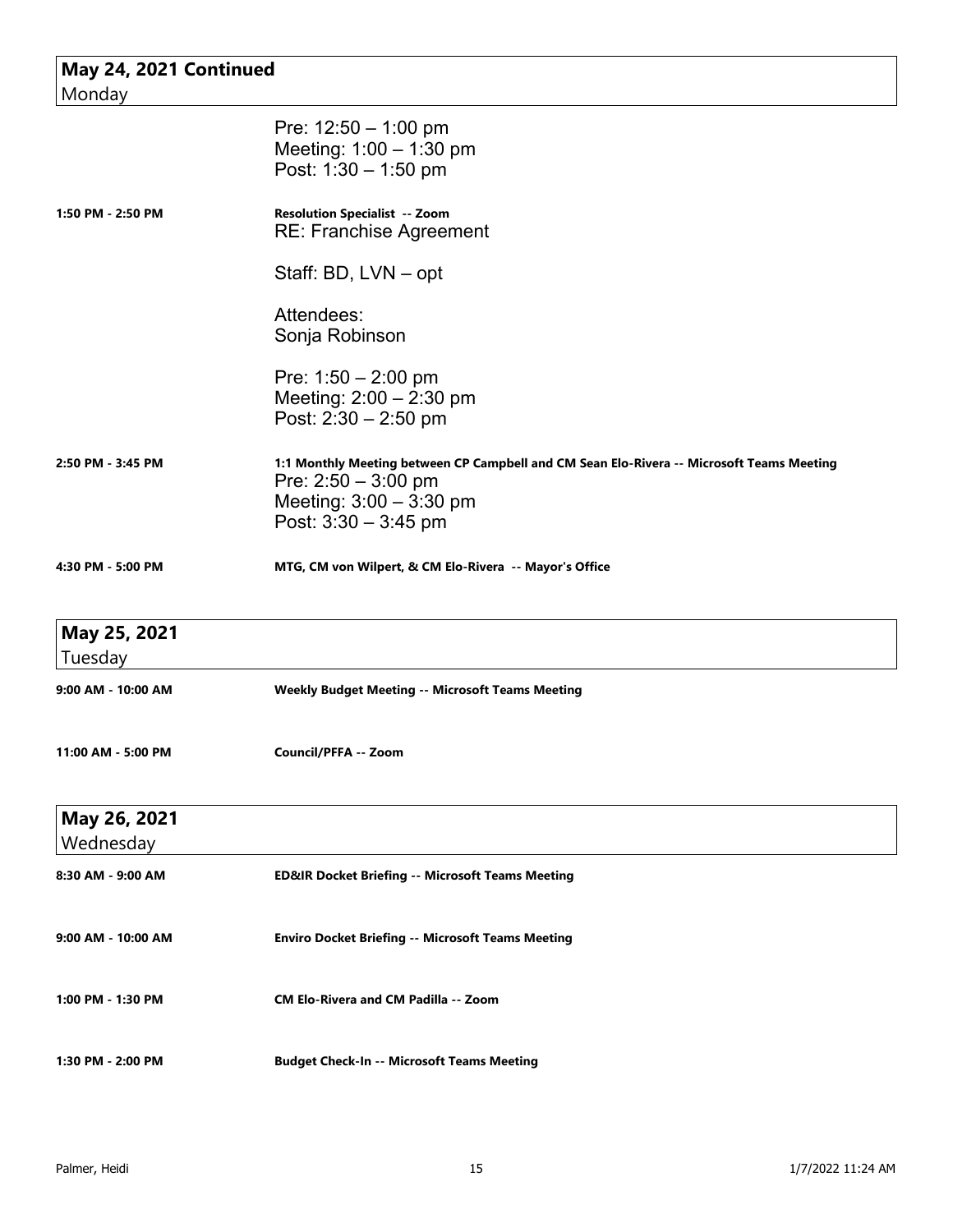| May 26, 2021 Continued   |                                                                                                                                                                                                                                                                                                                                                                                                                                                                          |  |
|--------------------------|--------------------------------------------------------------------------------------------------------------------------------------------------------------------------------------------------------------------------------------------------------------------------------------------------------------------------------------------------------------------------------------------------------------------------------------------------------------------------|--|
| Wednesday                |                                                                                                                                                                                                                                                                                                                                                                                                                                                                          |  |
| 2:00 PM - 5:00 PM        | ED&IR -- Zoom                                                                                                                                                                                                                                                                                                                                                                                                                                                            |  |
| 4:00 PM - 5:00 PM        | Staff Midweek Check-in -- Microsoft Teams Meeting                                                                                                                                                                                                                                                                                                                                                                                                                        |  |
| 5:30 PM - 6:30 PM        | SDPD w/ City Heights Community Leaders -- Fair@44, 4350 El Cajon Blvd, San Diego, CA 92105<br>RE: Meet and Greet with Lem Sainsanoy, Sergeant of the San Diego<br>Police Multi-Cultural Community Relations Office in City Heights and<br>several City Heights community leaders.                                                                                                                                                                                        |  |
|                          | Staff: MO, JN                                                                                                                                                                                                                                                                                                                                                                                                                                                            |  |
|                          | Attendees:<br>Lem Sainsanoy, SDPD MCCRO Sergeant<br><b>Jim Varnador</b><br>Somali Bantu<br><b>Karen Community Leaders</b><br><b>UPAC</b>                                                                                                                                                                                                                                                                                                                                 |  |
| May 27, 2021<br>Thursday |                                                                                                                                                                                                                                                                                                                                                                                                                                                                          |  |
| 9:50 AM - 10:50 AM       | <b>E&amp;CP Briefing -- Microsoft Teams Meeting</b><br>RE: Continued conversation from 5/21 regarding CIP Streamlining                                                                                                                                                                                                                                                                                                                                                   |  |
|                          | Staff: MR, BD                                                                                                                                                                                                                                                                                                                                                                                                                                                            |  |
|                          | Attendees:<br>James Nagelvoort<br>Myrna Dayton<br>Akram Bassyouni<br><b>Antoun Nevien</b><br><b>Brittney Bailey</b>                                                                                                                                                                                                                                                                                                                                                      |  |
|                          | Pre: $9:50 - 10:00$ am<br>Meeting: $10:00 - 10:30$ am<br>Post: 10:30 - 10:50 am                                                                                                                                                                                                                                                                                                                                                                                          |  |
| 10:50 AM - 12:00 PM      | SD Workforce Partnership -- Microsoft Teams Meeting<br>RE: SDWP would like our priorities related to workforce development and<br>discuss areas of alignment and focus for our organization in the coming<br>Fiscal Year as well as input prior to developing the agenda for the June<br>Board Cycle. A few key topics include:<br>1. Organizational budget for FY 21/22.<br>2. Updates to the Local Plan<br>3. Contracts for youth services and career center operator. |  |
|                          | Staff: LVN, MZ                                                                                                                                                                                                                                                                                                                                                                                                                                                           |  |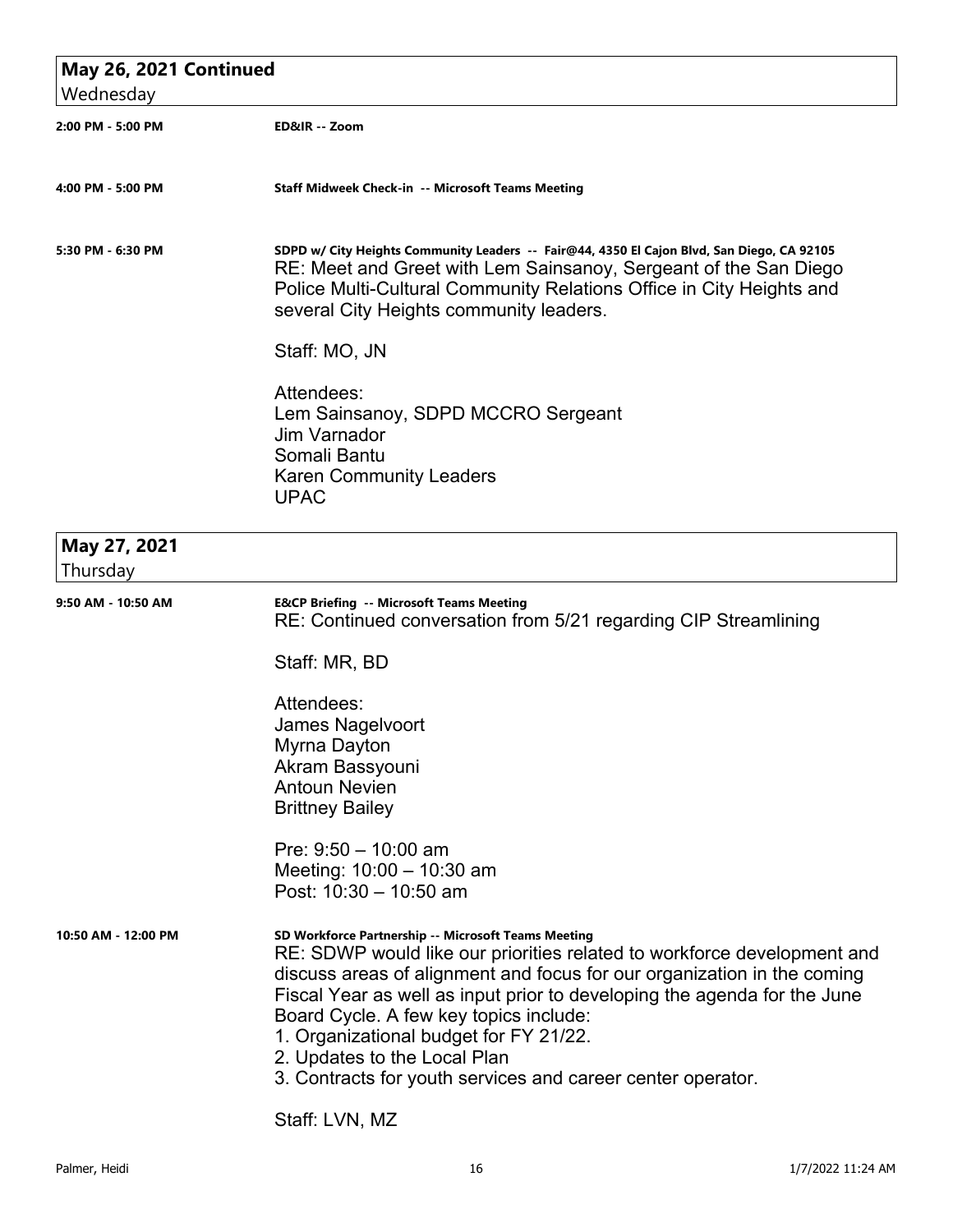|                    | Attendees:<br>Peter Callstrom, CEO<br>Andy Hall, Chief Impact Officer                                |
|--------------------|------------------------------------------------------------------------------------------------------|
|                    | Shaina Gross, VP of Programs<br>Pre: $10:50 - 11:00$ am                                              |
|                    | Meeting: 11:00 - 11:45 am<br>Post: 11:45 - 12:00 pm                                                  |
| 1:00 PM - 2:00 PM  | SDPD Site Survey -- Sean's House<br>RE: SDPD SWAT to do a home site visit for security purposes      |
| 2:50 PM - 3:50 PM  | SD Fire Local 145 -- Zoom<br>RE: Labor negotiations, charter changes by Pete Wilson back in the 80's |
|                    | Staff: LVN                                                                                           |
|                    | Attendees:<br>Jesse Conner, President                                                                |
|                    | Pre: $2:50 - 3:00$ pm<br>Meeting: $3:00 - 3:30$ pm<br>Post: $3:30 - 3:50$ pm                         |
| 3:50 PM - 4:45 PM  | <b>CM LaCava -- Microsoft Teams Meeting</b><br>RE: Inclusionary requirement                          |
|                    | Staff: LVN, MR, BW                                                                                   |
|                    | Attendees:                                                                                           |
|                    | <b>CM LaCava</b><br>COS, Vicky Joes                                                                  |
|                    | Policy Dir., Kathleen Ferrier                                                                        |
|                    | Pre: $3:50 - 4:00$ pm<br>Meeting: $4:00 - 4:30$ pm<br>Post: $4:30 - 4:45$ pm                         |
|                    |                                                                                                      |
| May 28, 2021       |                                                                                                      |
| Friday             |                                                                                                      |
| 9:00 AM - 11:00 AM | <b>ENVIRO -- Zoom</b>                                                                                |

**11:00 AM - 12:00 PM Docket Briefings -- Microsoft Teams Meeting** RE: Monday and Tuesday Docket briefings for Sean starting 7/9/21. The Docket Briefings are due Thursday COB to be reviewed Fridays at 11am and completed briefings are due by 3pm Friday.